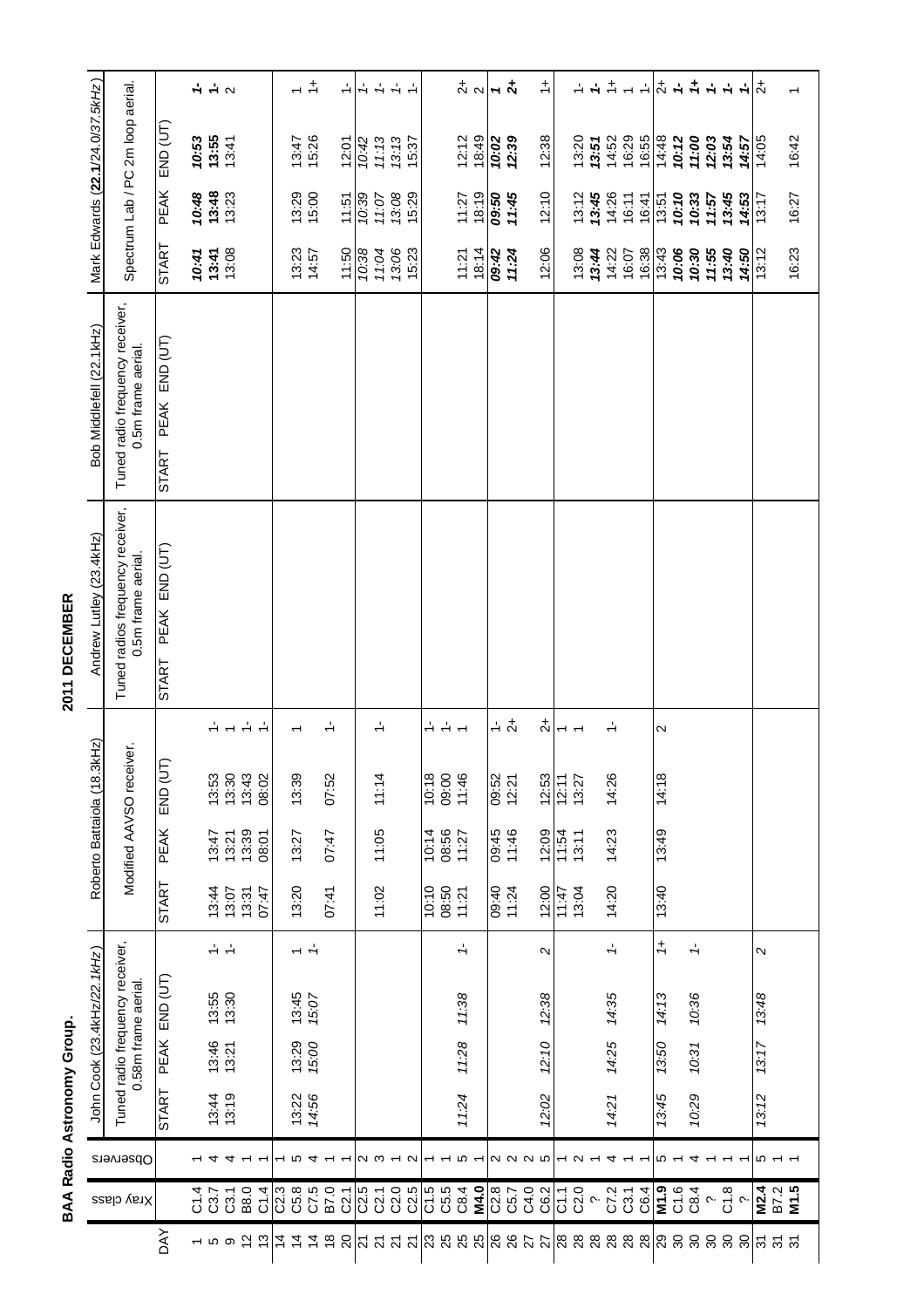2011 DECEMBER

BAA Radio Astronomy Group.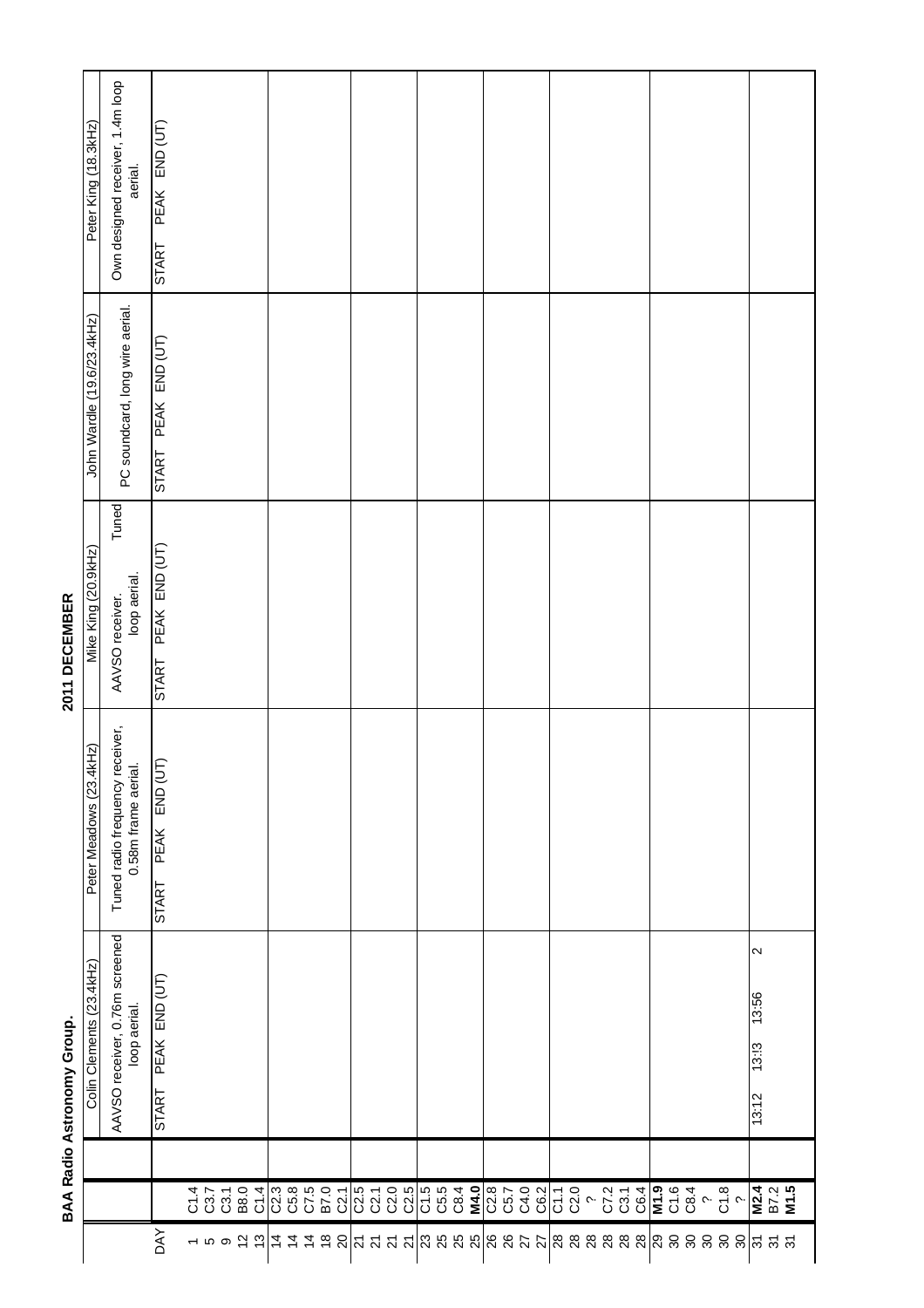| ı |
|---|
|   |
| ١ |
|   |
|   |
|   |
|   |
|   |
|   |
|   |
|   |
| c |
| ٠ |
|   |
|   |
| ī |
|   |
|   |
|   |
| ш |
|   |

2011 DECEMBER

|                            | Mark Horn (23.4kHz)             | Tuned radio frequency receiver,<br>0.58m frame aerial. | END (UT)<br>PEAK<br><b>START</b>        |              |                          |       |             |      |              |                        |                |               |                             |                                           |                          |                             |                      |             |      |      |                 |              |        |                      |              |                               |                          |      |                            |    |             |                                                       |  |
|----------------------------|---------------------------------|--------------------------------------------------------|-----------------------------------------|--------------|--------------------------|-------|-------------|------|--------------|------------------------|----------------|---------------|-----------------------------|-------------------------------------------|--------------------------|-----------------------------|----------------------|-------------|------|------|-----------------|--------------|--------|----------------------|--------------|-------------------------------|--------------------------|------|----------------------------|----|-------------|-------------------------------------------------------|--|
|                            |                                 |                                                        |                                         |              |                          | T     |             |      | $\div$       | $\frac{1}{2}$          | $\div$         |               |                             |                                           | $\frac{1}{2}$            |                             | $\frac{1}{\sqrt{2}}$ |             |      |      | $\frac{1}{t}$   |              |        | $\frac{1}{\sqrt{2}}$ |              |                               | $\overline{\phantom{0}}$ |      | $\stackrel{1}{\leftarrow}$ |    |             | $\div$<br>$\frac{1}{2}$                               |  |
|                            |                                 |                                                        | PEAK END (UT)                           |              |                          | 13:33 |             |      | 09:21        | 13:38<br>14:59         |                |               |                             |                                           | 15:30                    |                             | 11:35                |             |      |      | 09:24<br>12:17  |              |        | 14:31                |              |                               | 14:06                    |      | 10:38                      |    |             | 13:39<br>16:01                                        |  |
|                            | Martyn Kinder (19.6kHz/22.1khz) | Tuned radio frequency receiver,<br>0.58m frame aerial. |                                         |              |                          | 13:20 |             |      | 09:17        | 13:29                  | 14:56          |               |                             |                                           | 15:29                    |                             | 11:29                |             |      |      | 09:20<br>12:05  |              |        | 14:25                |              |                               | 13:50                    |      | 10:32                      |    |             | 13:16<br>15:59                                        |  |
|                            |                                 |                                                        | <b>START</b>                            |              |                          | 13:10 |             |      | 09:15        | 13:21                  | 14:52          |               |                             |                                           | 15:25                    |                             | 11:21                |             |      |      | 11:59<br>09:17  |              |        | 14:19                |              |                               | 13:46                    |      | 10:30                      |    |             | $13:10$<br>$15:58$                                    |  |
| 2011 DECEMBER              | John Elliott (21.7kHz)          | Tuned radio frequency receiver,<br>0.5m frame aerial.  | PEAK END (UT)<br><b>START</b>           |              |                          |       |             |      |              |                        |                |               |                             |                                           |                          |                             |                      |             |      |      |                 |              |        |                      |              |                               |                          |      |                            |    |             |                                                       |  |
|                            | $4k$ Hz)<br>Gordon Fiander (23. | PC sound card                                          | END (UT)<br><b>PEAK</b><br><b>START</b> |              |                          |       |             |      |              |                        |                |               |                             |                                           |                          |                             |                      |             |      |      |                 |              |        |                      |              |                               |                          |      |                            |    |             |                                                       |  |
|                            |                                 |                                                        |                                         |              | $\overline{\phantom{0}}$ |       |             |      |              | $\div$<br>$\mathbf{r}$ |                |               | $\frac{1}{2}$ $\frac{1}{2}$ |                                           |                          |                             | $\div$               |             |      |      | $\frac{1}{2}$ + |              |        |                      |              |                               | $\sim$                   |      | $\div$                     |    |             | $\overline{c}$                                        |  |
|                            | Paul Hyde (22.1kHz)             | Tuned radio frequency receiver,<br>0.96m frame aerial. | PEAK END (UT)                           |              | 14:03                    |       |             |      |              | $13:50$<br>$?$         |                |               | 10:49                       | 11:12                                     |                          |                             | 11:39                |             |      |      | 09:33<br>12:50  |              |        |                      |              |                               | 14:29                    |      | 11:00                      |    |             | 14:30                                                 |  |
|                            |                                 |                                                        |                                         |              | 13:48                    |       |             |      |              | 13:29<br>14:57         |                |               | 40:01<br>07:01              |                                           |                          |                             | 11:27                |             |      |      | 09:24<br>12:09  |              |        |                      |              |                               | 13:52                    |      | 10:38                      |    |             | 13:21                                                 |  |
| BAA Radio Astronomy Group. |                                 |                                                        | <b>START</b>                            |              | 13:44                    |       |             |      |              | $13:20$<br>$14:51$     |                |               | 10:36<br>98:01              |                                           |                          |                             | 11:22                |             |      |      | 09:20<br>12:02  |              |        |                      |              |                               | 13:44                    |      | 10:31                      |    |             | 13:11                                                 |  |
|                            |                                 |                                                        |                                         |              |                          |       |             |      |              |                        |                |               |                             |                                           |                          |                             |                      |             |      |      |                 |              |        |                      |              |                               |                          |      |                            |    |             |                                                       |  |
|                            |                                 |                                                        |                                         | C1.4<br>C3.7 |                          | C3.1  | <b>B8.0</b> | C1.4 | C2.3<br>C5.8 |                        | C7.5<br>B7.0   | C2.1          |                             | 5<br>021<br>023                           | C2.5                     | C1.5                        | C5.4<br>C8.4         | <b>M4.0</b> | C2.8 | C5.7 | C4.0<br>C6.2    | C1.1<br>C2.0 | $\sim$ |                      | C7.2<br>C3.1 | C6.4                          | $\overline{M}$ 1.9       | C1.6 | C8.4                       |    | $rac{8}{2}$ | M2.4<br>B7.2<br>M1.5                                  |  |
|                            |                                 |                                                        | <b>AVO</b>                              |              |                          |       |             |      | $rac{4}{4}$  |                        | $\overline{4}$ | $\frac{8}{2}$ |                             | $\overline{\alpha}$ ភ $\overline{\alpha}$ | $\overline{\mathcal{S}}$ | $\frac{2}{3}$ $\frac{2}{3}$ |                      |             |      |      | 885588          |              |        | <b>28</b>            |              | $\frac{8}{28}$ $\frac{8}{28}$ |                          |      | $30^{\circ}$               | 80 | 80<br>80    | $\overline{\widetilde{\mathcal{C}}}$<br>$\frac{1}{2}$ |  |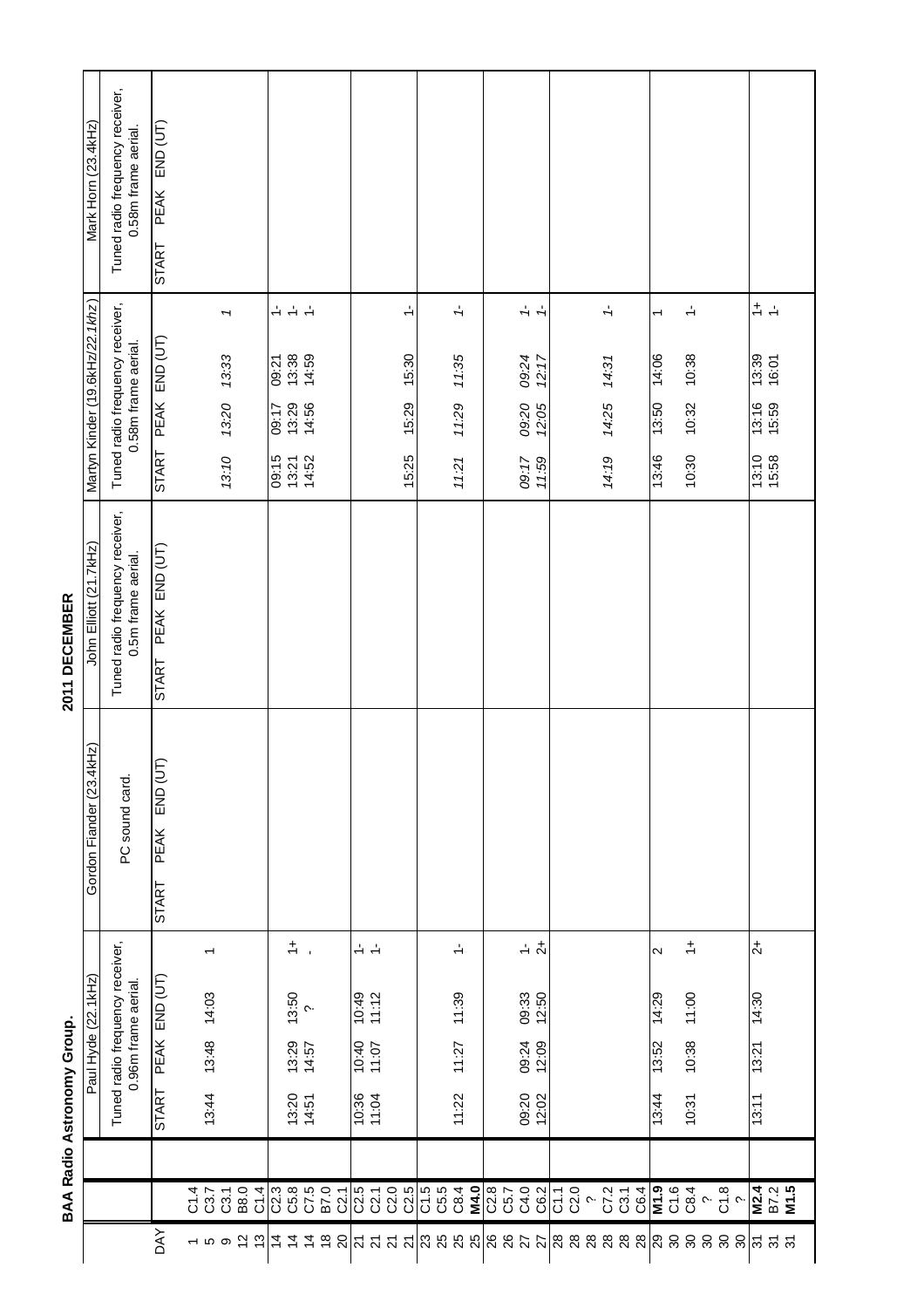|              |                                                                | BAA Radio Astronomy Group.                             |                                                       | 2011 DECEMBER            |                               |                               |
|--------------|----------------------------------------------------------------|--------------------------------------------------------|-------------------------------------------------------|--------------------------|-------------------------------|-------------------------------|
|              |                                                                | Steve Parkinson (23.4kHz)                              | Simon Dawes (various)                                 | Gonzalo Vargas (Various) |                               |                               |
|              |                                                                | Tuned radio frequency receiver,<br>0.58m frame aerial. | PC soundcard and TRF receiver with<br>1m loop aerial. | Spectrum Lab.            |                               |                               |
| <b>AVO</b>   |                                                                | START PEAK END (UT)                                    | PEAK END (UT)<br>START                                | START PEAK END (UT)      | PEAK END (UT)<br><b>START</b> | PEAK END (UT)<br><b>START</b> |
|              |                                                                |                                                        |                                                       |                          |                               |                               |
|              |                                                                |                                                        |                                                       |                          |                               |                               |
|              | $77704$<br>$77704$<br>$0804$                                   |                                                        |                                                       |                          |                               |                               |
|              |                                                                |                                                        |                                                       |                          |                               |                               |
|              |                                                                |                                                        |                                                       |                          |                               |                               |
|              |                                                                |                                                        |                                                       |                          |                               |                               |
|              |                                                                |                                                        |                                                       |                          |                               |                               |
|              |                                                                |                                                        |                                                       |                          |                               |                               |
|              | C2.1                                                           |                                                        |                                                       |                          |                               |                               |
|              |                                                                |                                                        |                                                       |                          |                               |                               |
|              |                                                                |                                                        |                                                       |                          |                               |                               |
|              |                                                                |                                                        |                                                       |                          |                               |                               |
|              | 02.5<br>02.1<br>02.5<br>02.5                                   |                                                        |                                                       |                          |                               |                               |
|              |                                                                |                                                        |                                                       |                          |                               |                               |
|              | C1.5<br>C5.5<br>C8.4                                           |                                                        |                                                       |                          |                               |                               |
|              |                                                                |                                                        |                                                       |                          |                               |                               |
|              | M4.0                                                           |                                                        |                                                       |                          |                               |                               |
|              |                                                                |                                                        |                                                       |                          |                               |                               |
|              | 0.50<br>2.90<br>8.70                                           |                                                        |                                                       |                          |                               |                               |
|              |                                                                |                                                        |                                                       |                          |                               |                               |
|              | C6.2                                                           |                                                        |                                                       |                          |                               |                               |
|              |                                                                |                                                        |                                                       |                          |                               |                               |
|              |                                                                |                                                        |                                                       |                          |                               |                               |
|              |                                                                |                                                        |                                                       |                          |                               |                               |
|              |                                                                |                                                        |                                                       |                          |                               |                               |
|              |                                                                |                                                        |                                                       |                          |                               |                               |
|              |                                                                |                                                        |                                                       |                          |                               |                               |
|              |                                                                |                                                        |                                                       |                          |                               |                               |
|              |                                                                |                                                        |                                                       |                          |                               |                               |
|              |                                                                |                                                        |                                                       |                          |                               |                               |
|              | $50 - 25 = 50$<br>$50 - 25 = 50$ $50 - 25 = 50$ $50 - 25 = 50$ |                                                        |                                                       |                          |                               |                               |
|              |                                                                |                                                        |                                                       |                          |                               |                               |
|              |                                                                |                                                        |                                                       |                          |                               |                               |
| <b>គ គ គ</b> | M2.4<br>B7.2<br>M1.5                                           |                                                        |                                                       |                          |                               |                               |
|              |                                                                |                                                        |                                                       |                          |                               |                               |

٦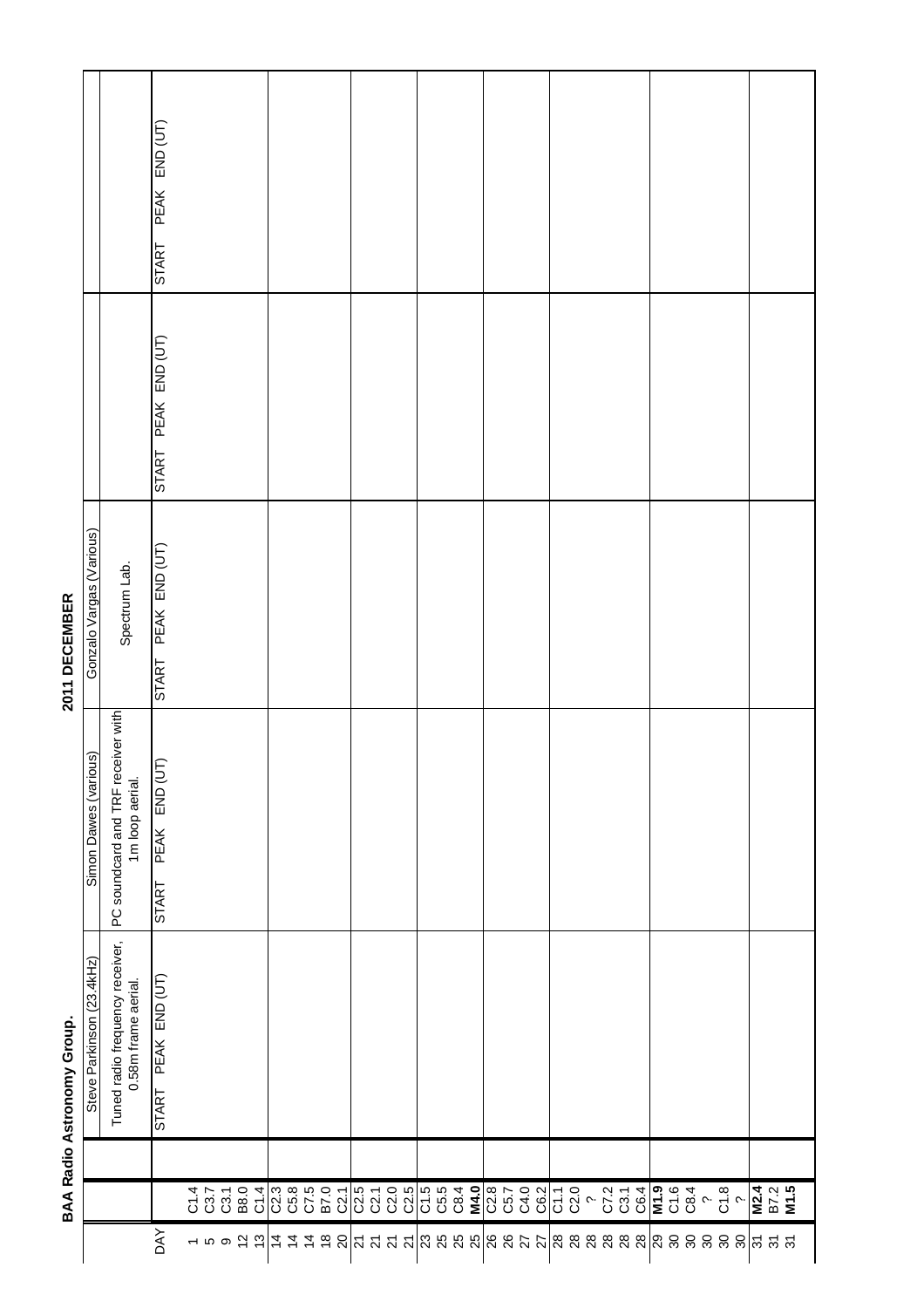

VLF flare activity 2005/11. **VLF flare activity 2005/11.**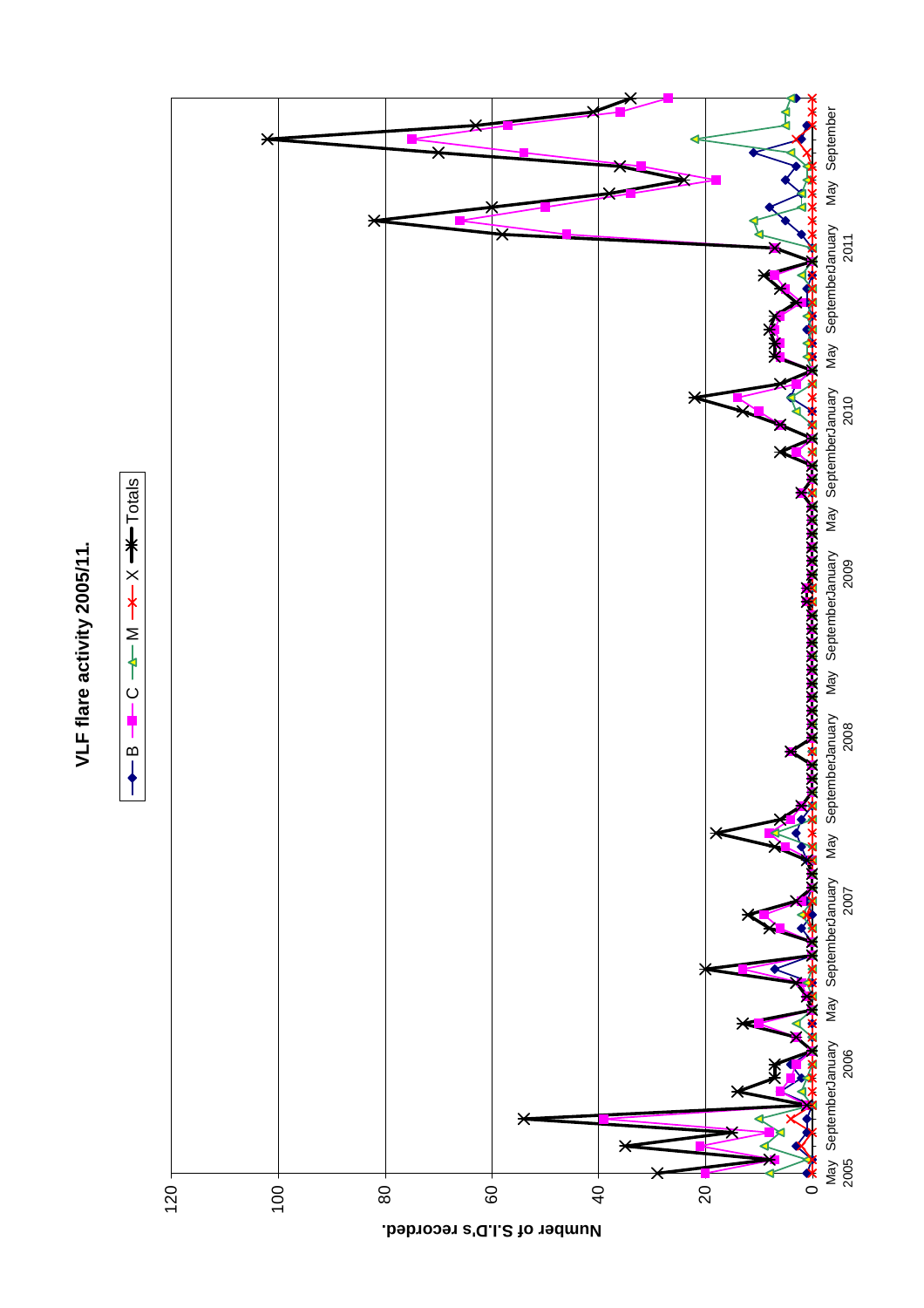## 2011 DECEMBER

Apart from the generally lower levels of activity, a feature of December has been some very noisy periods. It has been very difficult to pick out genuine SIDs from the background signal variations. Some of the VLF transmitters take a break and go off-air over the holiday period just to make life a little more difficult. Looking through the X-ray flux recorded in the GOES record shows very little flare activity during the first 3 weeks, with mainly B- and small C-class flares. The M4.0 flare on the 25<sup>th</sup> was the first M-class of the month, marking the start of a week of higher activity. There were no X-class flares. Our SID recordings seem to be a good sample of the month's activity.



This recording by Roberto Battaiola shows the M1.9 flare on the 29<sup>th</sup>, well timed in the early afternoon for recording during the shorter winter days.



The M2.4 flare on the 31<sup>st</sup>, recorded here by Mark Edwards, was also well timed in the early afternoon.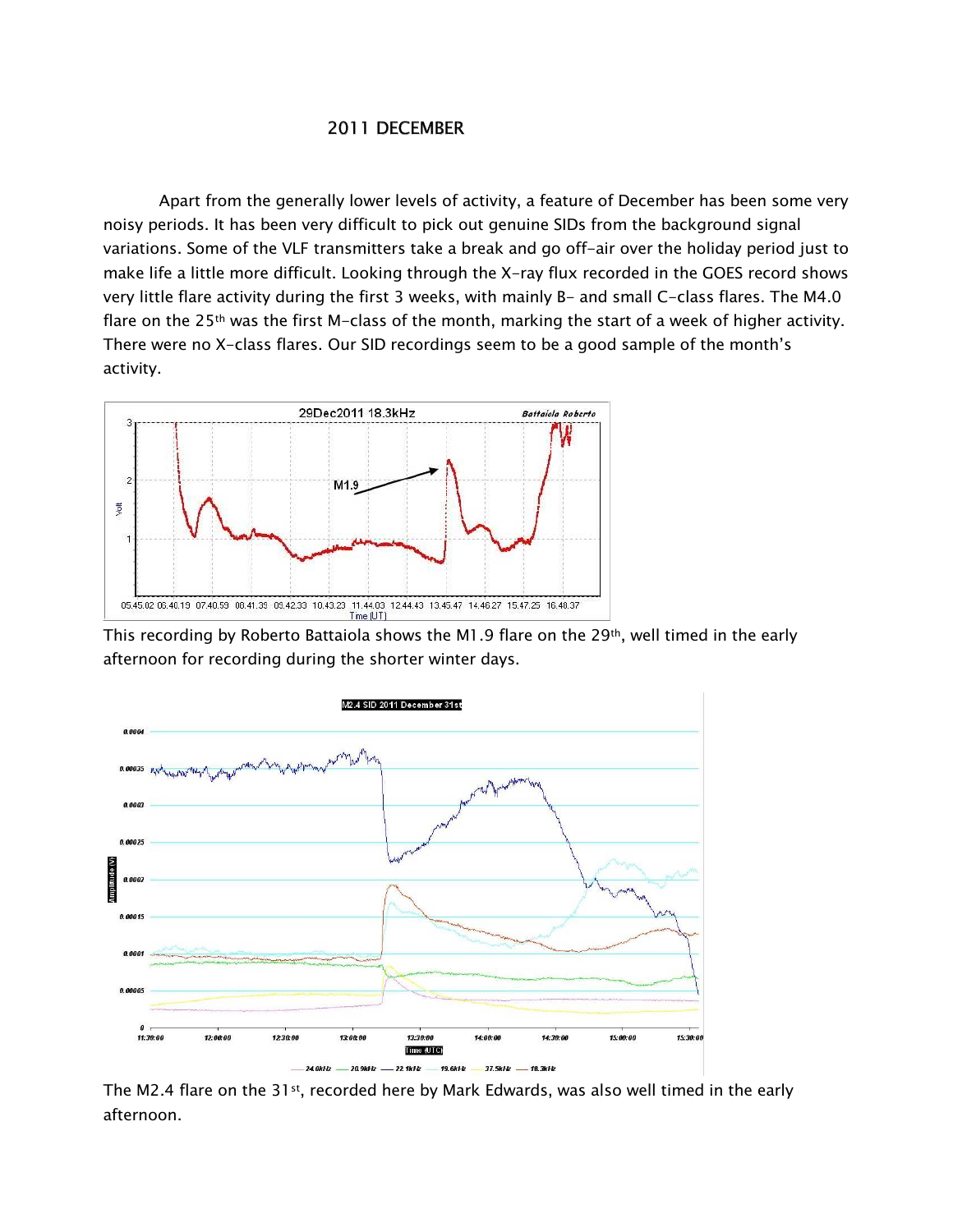Noisy recordings.

It has been my experience over the years that signals recorded during the winter can often be very noisy and difficult to interpret, but I have never done any research to find out why. Mark Edwards noticed the same effect on his recordings, December 28<sup>th</sup> being particularly bad.



The top panel is Mark's recording, the lower panel being my own. The C7.2 flare is only just visible in my recording, surrounded by a continuous oscillation. Nighttime signals are usually chaotic, but the fast oscillations seen here are not what we normally see. This pattern was seen on several days over the holiday period, continuing into the new year.



Mark has done some analysis of his data, producing a spectrum of the oscillations as shown above. The pink trace represents the period after sunset, and shows a pronounced peak at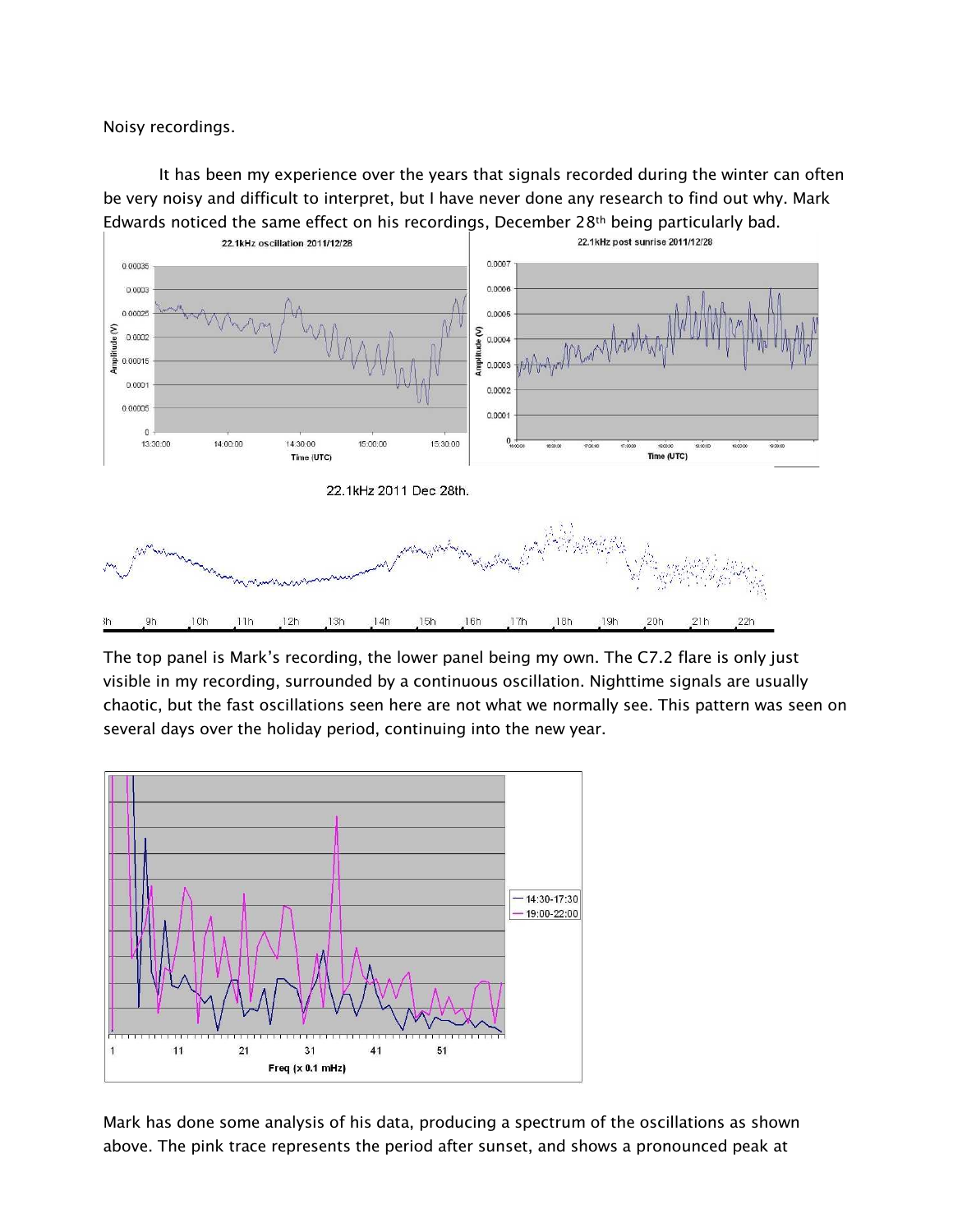3.5mHz (286 seconds). The daytime (blue trace) is less well defined, but does have small peaks at similar periods. I have done a similar Fourier analysis on my own data, but my sampling period is probably too long (10 seconds) to be useful. I do see peaks around the 5 minute period, but they are not as clear as in Mark's data. Mark has modeled this effect as a sine wave ionospheric disturbance of 25km amplitude at 100km altitude on a signal at 22.1kHz over 24 hours.



The pink trace is the calculated signal strength, superimposed on actual data from 27<sup>th</sup> December. While not an exact match in all details, there is a striking similarity in the daytime signal behaviour. The 100km altitude used in the modeling could indicate some E-layer involvement. Similar effects were noted on other VLF signals, the oscillation period decreasing with increasing signal frequency. This analysis is based on Mark's location in Coventry.

I hope to include more on this subject in the next summary, so if anyone else has observations to add to the data, please send them in. In particular, it would be interesting to know whether radio amateurs noted any unusual propagation at VHF

## Magnetic data.

Geomagnetic disturbances were generally very weak in December, with no extended storms recorded. Although the Bartels chart shows many disturbed days, these disturbances mostly lasted an hour or two, and were of low amplitude. The largest that I have recorded was a 40nT shift (K index of 3) at around 01:30 on the 10<sup>th</sup>. Paul Hyde commented on this event, and it also appears in recordings from Colin Clements. SWPC data indicates that this was due to a coronal hole high speed stream. It also indicates that there was a weak CME on the  $25th/26th$ , leading to some disturbance on the 29<sup>th</sup>. This shows as no more than 12nT (K = 2) on my recordings, but it was also recorded by Paul and Colin.